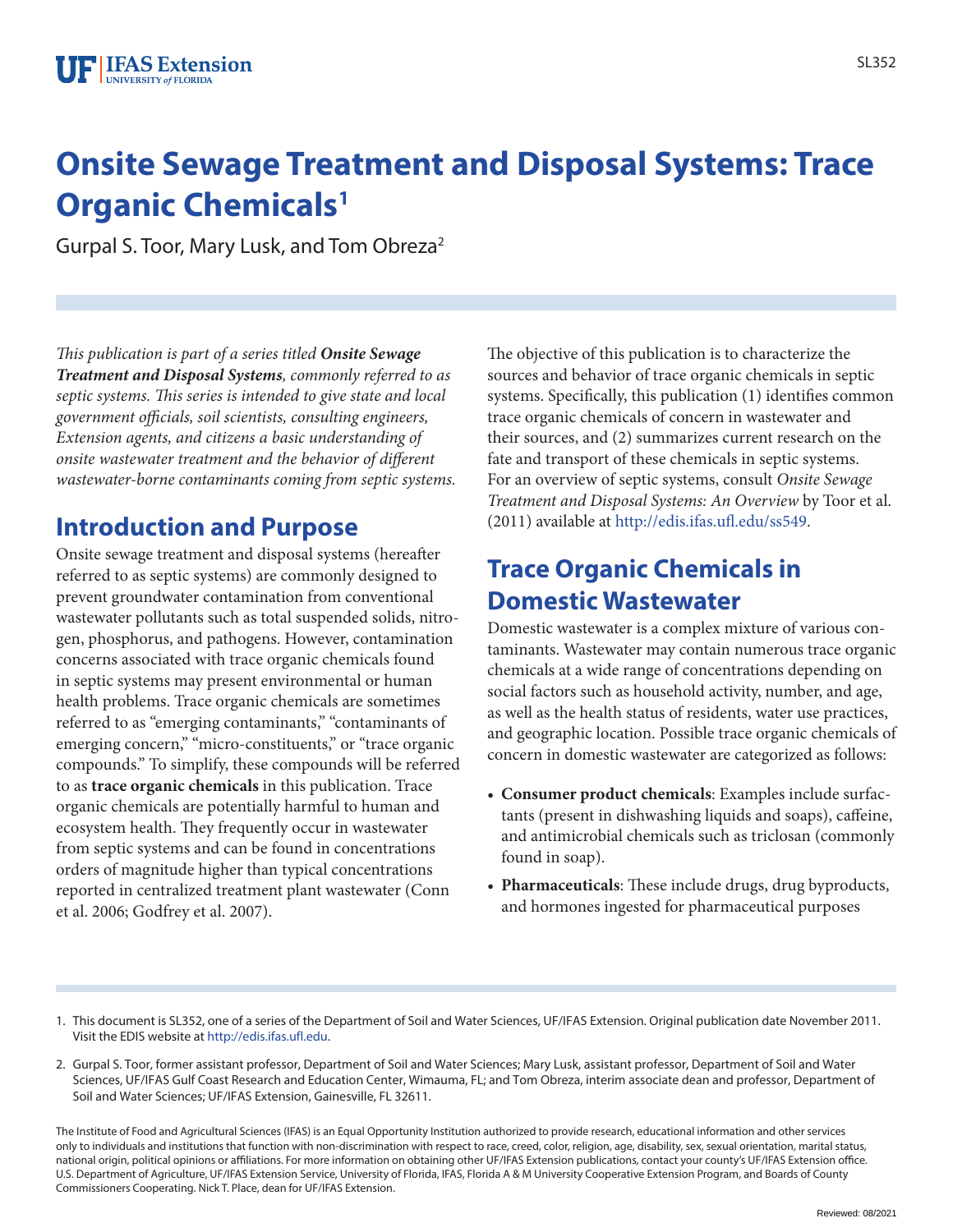and passed through the human body or disposed of by flushing down the toilet.

- **Pesticides**: Examples include DEET, a common insect repellant, and commercially available mixtures washed off the body or household surfaces in the bath or shower.
- **Volatile organic compounds**: These include flame retardants added to consumer products, solvents, and some cleaning products disposed of by pouring down the drain.

Data describing trace organic chemical concentrations in wastewater from septic systems are limited. Studies by Conn et al. (2010) and Lowe et al. (2009) have investigated trace organic chemicals in raw sewage. Quite a few additional studies have investigated the concentrations of these chemicals in septic tank effluent (Conn et al. 2009; Matamoros 2009; Carrara et al. 2008; Sauer and Tyler 1995; Sherman and Anderson 1991). Tables 1 and 2 summarize some organic chemicals commonly found in wastewater or septic tank effluent.

# **The Fate of Trace Organic Chemicals in Septic Systems**

Trace organic chemicals present in septic systems can be removed by the following three mechanisms:

- **Biotransformation:** It is the conversion of trace organic chemicals to other chemicals, which may be in toxic or non-toxic forms, and the eventual conversion to their inorganic building blocks. Biotransformation is chemicalspecific and can occur in aerobic or anaerobic conditions.
- **Sorption**: It is the fixation of chemicals on solids, such as the settled sludge in a septic tank or the soil in a drain field or soil treatment unit.
- **Volatilization:** It is the conversion of trace organic chemicals from the dissolved form in water to gaseous forms that are released into the air.

The degree to which these removal mechanisms work varies widely because there are numerous trace organic chemicals that may be present in wastewater and these substances each have unique chemical properties. The brief literature review below summarizes a few of the most recent findings on the behavior of trace organic chemicals in septic systems. The important message here is that removal of trace organic chemicals is chemical- and site-specific. Therefore, it is difficult to make broad assertions about how trace organic chemicals are removed or transported in the soil environment.

### **Biotransformation**

Biotransformation may take place in the septic tank or in the drain field. In this process, parent compounds are broken down into simpler substances often called metabolites.

Metabolites may or may not be more environmentally acceptable (less toxic) than their parent compounds. It is important to note that degradation does not necessarily equate to detoxification. Celiz et al. (2010) provide a review of recent studies on pharmaceutical metabolites. They point out that byproducts of biotransformation can often be just as toxic as the chemicals from which they are derived. Therefore, it is important to consider chemical metabolites rather than making influent/effluent comparisons of the parent compound alone.

Topp et al. (2006) and Shimp et al. (1994) checked for the presence of caffeine and nitrilotriacetic acid (a consumer product chemical) under septic systems. They found that both were reduced to less than measurable levels within the first 2 feet of soil. They attributed this reduction to microbial transformations, but no information on potential metabolites was provided. In contrast, the trace organic chemical ethylenediaminetetraacetic acid (EDTA) has been found to persist while being transported through the soil. This observation is attributed to EDTA's resistance to biotransformation unless certain environmental conditions are met, as described below (Conn et al. 2010; Yoo et al. 2006).

Biotransformation of several trace organic chemicals depends on pH. For example, EDTA forms strong chemical complexes with iron at neutral to acidic pH values. (A **chemical complex** is a structure that consists of a central metal atom bonded to a surrounding array of other molecules). Microorganisms capable of degrading EDTA can only transfer it through their bacterial cell membranes when the EDTA is complexed with calcium or magnesium, not iron. Thus, EDTA is more likely biodegraded when pH values are greater than 8.0 (Conn et al. 2010).

The degree to which other chemicals biodegrade depends on their chemical structure. For example, ketoprofen and diclofenac have been shown to be highly resistant to biodegradation because of specific structural characteristics that impede microbial breakdown (Kimura et al. 2005). Patterson et al. (2010) added that the time required for biodegradation varies among organic chemicals. After studying nine consumer product and pharmaceutical chemicals, Patterson et al. (2010) observed a range in biodegradation time from 1 to more than 100 days.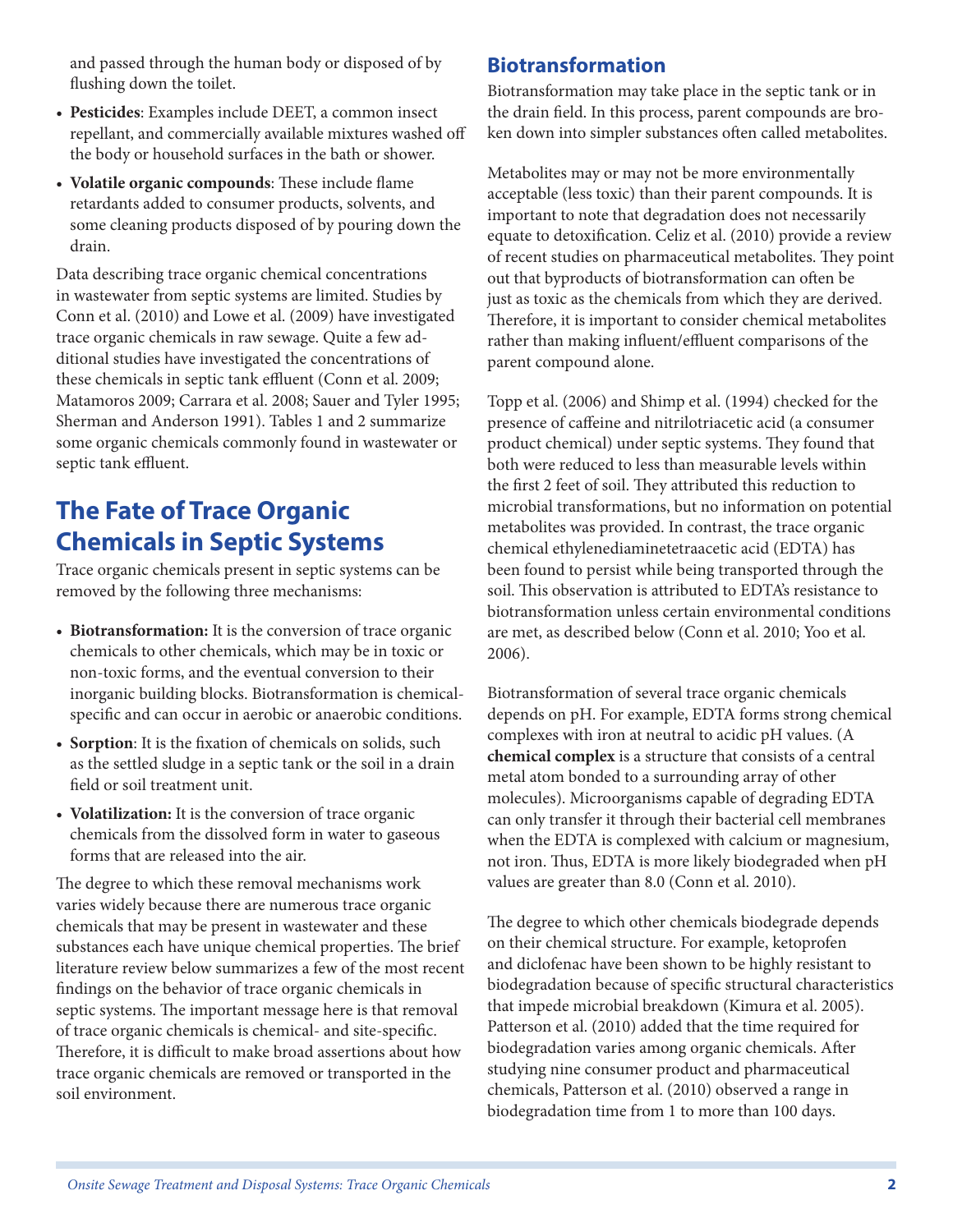### **Sorption**

Trace organic chemicals may also adsorb or sorb to soil surfaces, especially those associated with soil organic matter. Conn et al. (2010) observed that triclosan (an antimicrobial common in hand sanitizers and soaps) was reduced to less than 0.2 microgram per liter within 2 feet of soil transport. They attributed the reduction to both sorption and biotransformation. The same authors also observed removal of the pharmaceutical compound sulfamethoxazole by soil sorption. Conkle et al. (2010) found that soil sorption was a significant removal pathway for pharmaceuticals and observed 60%–90% removal of various pharmaceuticals by a wetland soil receiving effluent. These authors added that the organic chemicals in their study were found to compete for soil sorption sites.

Some advanced septic system designs incorporate a passage along or through solid material into the treatment system. An example is a textile biofilter, which the septic tank effluent passes through before it is discharged into the drain field. A biofilter can increase opportunities for adsorption of organic contaminants (Dordio et al. 2007). However, other researchers have observed that biofilters work no better than natural soils as long as the soils are unsaturated (Matamoros et al. 2009; Conn et al. 2010).

Ruffino and Zanetti (2009) pointed out that the adsorption capacity for any organic chemical is believed to depend upon three main factors:

- 1.Sorbate (the substance that adsorbs the chemical) characteristics like polarity, hydrophobicity, molecular size, aqueous solubility, functional groups present, and branching.
- 2.Characteristics of the liquid phase like pH, temperature, and ionic strength.
- 3.Sorbent (the chemical being adsorbed) characteristics like surface area, organic matter, mineral surfaces, and pore size.

For example, hydrophilic (easily dissolved in water) compounds are generally found to resist removal by sorption (Matamoros et al. 2009). Organic chemicals that contain chlorine in their structure will exhibit greater electronegativity (more negative charges) and will be better able to interact with any positive-charged sites on soil surfaces (Ruffino and Zanetti 2009), resulting in strong adsorption.

#### **Volatilization**

Volatilization is the gaseous loss of a substance to the atmosphere. This process may occur in the septic tank or in the soil drain field. Not all volatile organic compounds will be completely volatilized. Some fractions may also biodegrade or be sorbed, while others may simply leach to groundwater in non-degraded form. However, for organic compounds that can undergo volatilization, the process can be a significant means of contaminant removal, even if it does not result in *complete* removal (Yates 2009). Sherman and Anderson (1991) analyzed volatile organic compounds (VOCs) in septic tank effluent samples from eight homes in Florida during a 6-month period. They routinely found VOCs in the septic tank effluent. Toluene was found in every septic tank sampled and in almost every wastewater sample analyzed. However, soil cores taken at numerous locations below the drain fields of these homes did not show VOC concentrations above detection limits except in one soil sample from directly below the septic tank outlet.

The most important factor that determines the degree of volatilization is the contaminant's vapor pressure, which is a measure of how quickly a chemical liquid will evaporate. The contaminant's vapor pressure is unique to each organic chemical and relative to its solubility in water. Other factors that influence volatilization are the following:

- Temperature: Higher temperatures encourage greater volatilization.
- Soil moisture content: Higher soil moisture content reduces air-filled pore space, which reduces volatilization.
- Soil texture: Coarser textures allow more movement of chemicals through the soil profile and more interaction with air-filled pore spaces, which increases volatilization.

## **Trace Organic Chemicals and Water Quality**

Ongoing research is studying the effects of trace organic chemicals in drinking water and aquatic environments. Several researchers have established a connection between endocrine disrupting compounds (hormones and hormone mimics in consumer product chemicals) and adverse effects on aquatic organisms in surface waters that receive effluents containing trace organic chemicals (Milnes et al. 2006; Blazer et al. 2007; Vajda et al. 2008). One such adverse effect is the development of intersex fish with both male and female reproductive tissue. Underwood et al. (2011) assert that increased antibiotic concentrations in the soil environment will have adverse effects on the soil microbial community and will alter the ability of certain bacteria to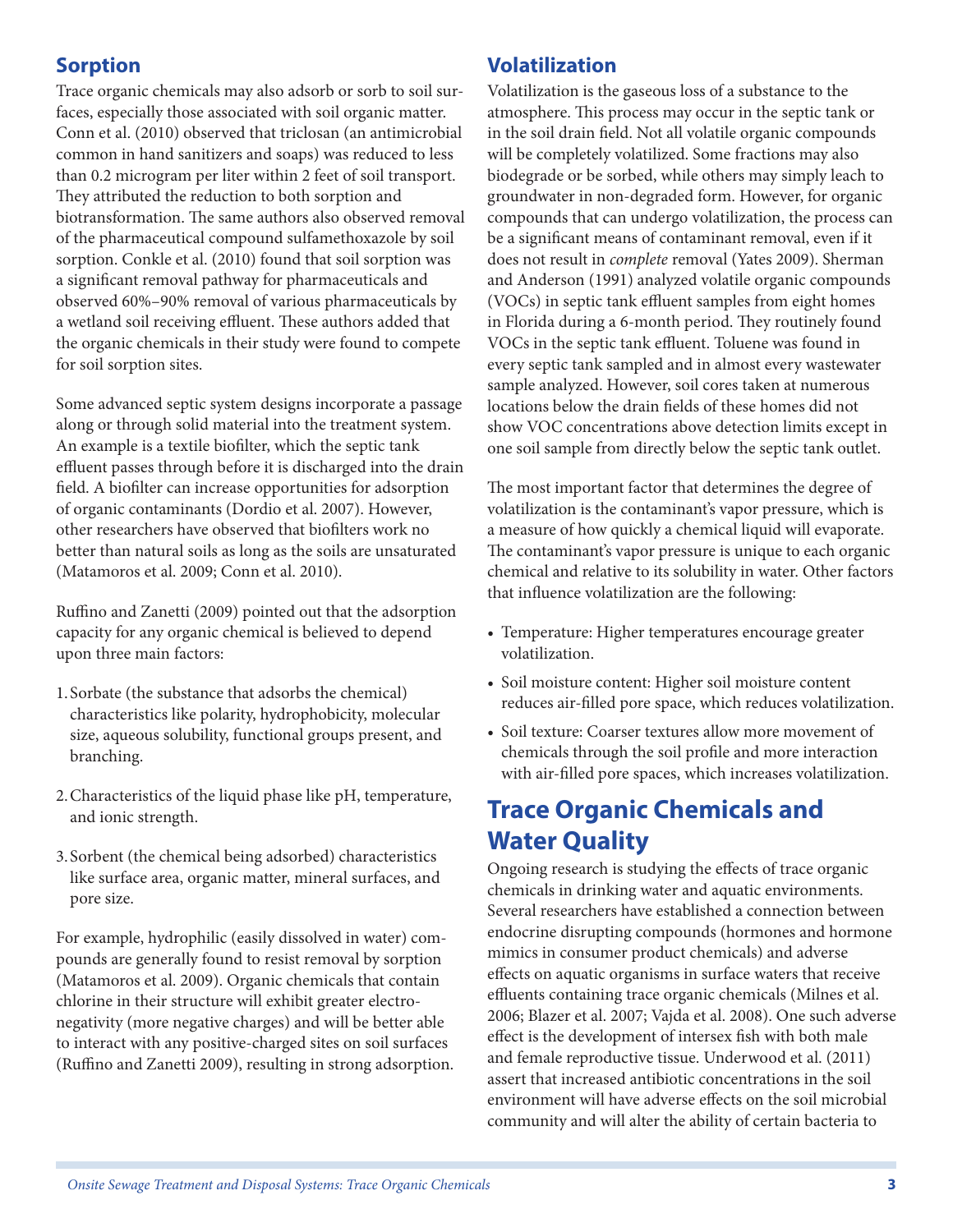carry out ecosystem services such as nutrient cycling and waste degradation.

Hinkle et al. (2009) studied 63 trace organic chemicals from septic tank effluent in a shallow sandy aquifer and found 45 of them in at least 90% of effluent samples from septic tanks, indicating their widespread use and the limited treatment effectiveness of the septic tank. They found only nine trace chemicals (caffeine, plus eight pharmaceuticals) in groundwater samples taken from adjacent areas (no more than 19 feet away). Pharmaceutical concentrations in the groundwater were up to 120 micrograms per liter but were as high as 1,300 micrograms per liter in effluent; this indicates that significant removal through a combination of sorption and volatilization did occur in the drain field, the soil below, and the groundwater.

Nielsen et al. (2002) investigated the fate and transport of several surfactants from a Florida septic system sited in fine sandy soil with a shallow water table. Three trace organic chemicals — linear alkylbenzene sulfonate (LAS), alcohol ethoxylate (AE), and alcohol ether sulfate (AES) — were monitored in septic tank effluent, soil, and groundwater during wet season and dry season sampling events. These compounds were consistently present in the septic tank effluent. While AE was not detected in any groundwater samples and AES was not found in the dry season, trace quantities had migrated down gradient in the wet season. LAS was detected in some dry season samples, and it also migrated down gradient in the wet season. AES and LAS were found only in very low concentrations in groundwater, and their transport down gradient was significantly less than a conservative tracer (bromide). The most likely removal mechanisms for these three surfactants were biodegradation and sorption.

Godfrey et al. (2007) detected 18 of 22 pharmaceuticals studied in septic tank effluent, and Swartz et al. (2006) observed transport of caffeine, estrogens, and other trace organic chemicals in groundwater up to 20 feet down gradient of drain fields. Carrara et al. (2007) compared organic chemical concentrations in septic tank effluent with concentrations in groundwater. They found 10 of 12 chemicals analyzed in groundwater at concentrations in the low nanogram per liter to low microgram per liter range. Ibuprofen and naproxen were transported in the highest concentration and to the greatest distance.

Standley et al. (2008) explored the extent to which groundwater contaminated by discharge from septic systems affected water quality in surface water ecosystems. They measured steroidal hormones, pharmaceuticals, and

other organic chemicals in groundwater collected from six aquifer-fed ponds in areas of higher and lower residential density in Cape Cod, Massachusetts. They detected a greater number and higher concentrations of trace organic chemicals in samples collected from ponds located in higher-density residential areas. The chemicals most frequently detected were the steroidal hormones androstenedione, estrone, and progesterone, and the pharmaceuticals carbamazepine, pentoxifylline, sulfamethoxazole, and trimethoprim. A particular concern in this study was that estrogenic hormones were present at concentrations approaching those found to induce physiological responses in fish.

According to Conn et al. (2006), concentrations of 4-nonylphenol (a surfactant metabolite) as low as 10 micrograms per liter can disrupt endocrine function in aquatic organisms. The U.S. Environmental Protection Agency has established a toxicity-based water quality criteria for 4-nonylphenol with a 4-day average concentration in freshwater systems not to exceed 6.6 micrograms per liter. Concentrations of 4-nonylphenol reached 130 micrograms per liter in some of the confined treatment unit effluents assessed by Conn et al. (2006), which required greater than 95% removal prior to recharging the aquatic environment to ensure aquatic health. These authors added that treatment of trace organic chemicals in the soil before groundwater recharge is not well understood and warrants further study. They also point out that once organic chemicals reach the unsaturated soil zone, they may stay there for decades.

Matamoros et al. (2009) provide a good review of numerous pharmaceutical and consumer product chemicals in septic tank effluent and adjacent receiving waters. In their study, caffeine and ibuprofen were especially persistent and were found in nearly 100% of effluent samples and more than 75% of receiving water bodies.

### **Summary**

Trace organic chemicals enter wastewater from human wastes and domestic activities. These compounds vary greatly, and include pharmaceuticals, pesticides, consumer product chemicals, and volatile organic compounds. These chemicals are potentially harmful to ecosystem health, and their effects as well as their fate and transport are an area of active research. These chemicals may be removed from wastewater to some extent in the septic tank or the drain field by biotransformation, sorption, or volatilization. However, the degree to which these processes work is highly variable, depends on a number of factors, and at this time is difficult to quantify. Numerous organic chemicals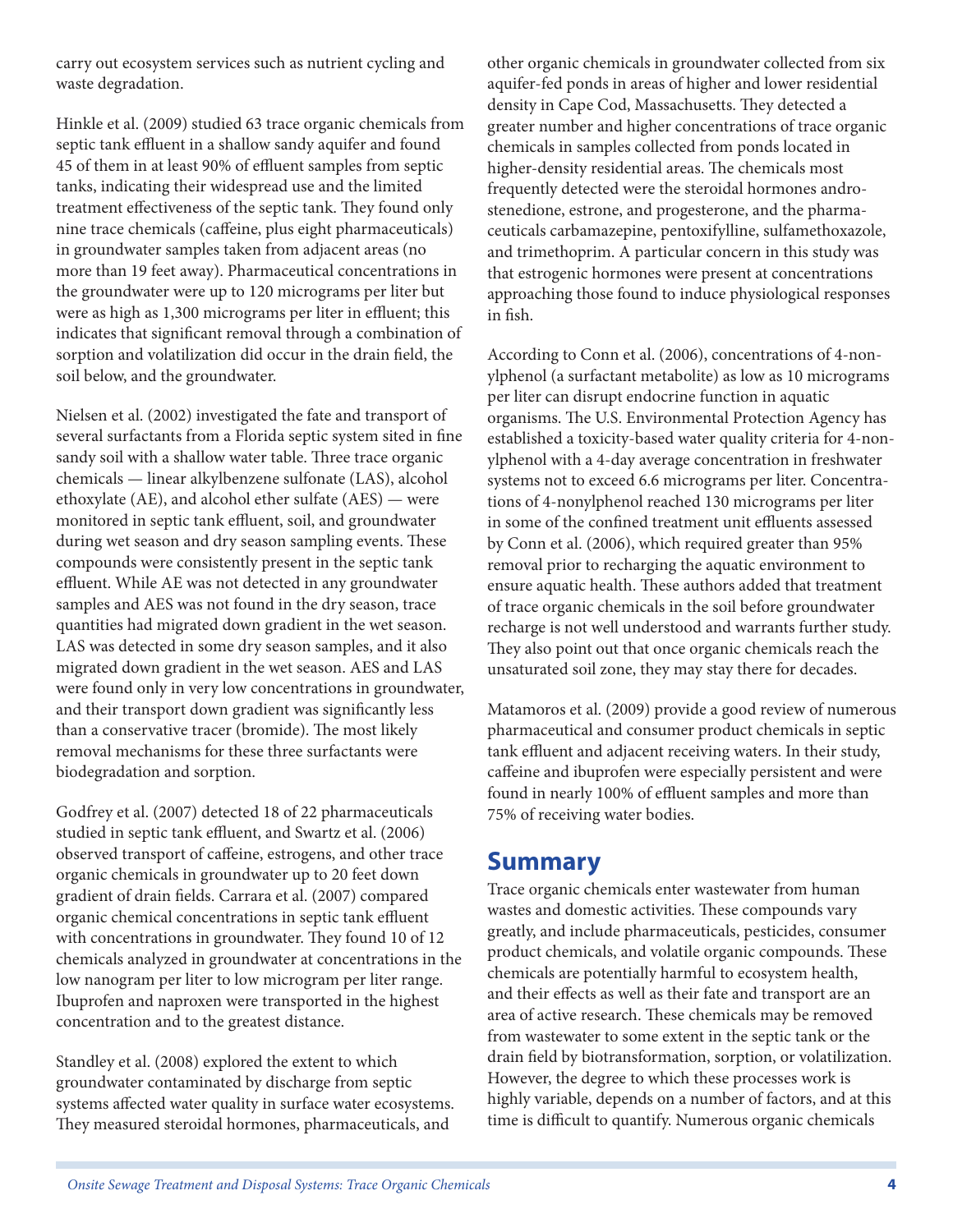have been detected in groundwater and surface waters adjacent to septic systems, providing evidence that at least some trace organic chemicals are not completely removed by these processes. While organic chemicals are usually found only in nanogram per liter to low microgram per liter concentration ranges, their effects on the environment may still be detrimental. Research is ongoing to determine how to best deal with them.

Consult the following EDIS articles in this series for more information on these topics:

SS549/SL347 - *Onsite Sewage Treatment and Disposal Systems: An Overview*

SS550/SL348 - *Onsite Sewage Treatment and Disposal Systems: Nitrogen*

SS551/SL349 - *Onsite Sewage Treatment and Disposal Systems: Phosphorus*

SS552/SL351 - *Onsite Sewage Treatment and Disposal Systems: Bacteria and Protozoa*

SS553/SL352 - *Onsite Sewage Treatment and Disposal Systems: Viruses*

### **References**

Blazer, V. S., L. R. Iwanowicz, D. D. Iwanowicz, D. R. Smith, J. A. Young, J. D. Hedrick, S. W. Foster, and S. J. Resser. 2007. "Intersex (testicular oocytes) in Smallmouth Bass from the Potomac River and Selected Nearby Drainages." *Journal of Aquatic Animal Health* 19:242.

Carrara, C., C. J. Ptacek, W. D. Robertson, D. W. Blowes, M. C. Mondur, E. Sverko, and S. Backus. 2008. "Fate of Pharmaceutical and Trace Organic Compounds in Three Septic System Plumes, Ontario, Canada." *Environmental Science and Technology* 42:2805–11.

Celiz, M. D., J. Tso, and D. S. Aga. 2010. "Pharmaceutical Metabolites in the Environment: Analytical Challenges and Ecological Risks." *Environmental Toxicology and Chemistry*  28(12):2473–84.

Conkle, J. L., C. Lattao, J. R. White, and R. L. Cook. 2010. "Competitive Sorption and Desorption Behavior for Three Fluoroquinolone Antibiotics in a Wastewater Treatment Wetland Soil." *Chemosphere* 80(11):1353–59.

Conn, K. E., L. B. Barber, G. K. Brown, and R. L. Siegrist. 2006. "Occurrence and Fate of Organic Contaminants

during Onsite Wastewater Treatment." *Environmental Science and Technology* 40:7358.

Conn, K. E., R. L. Siegrist, L. B. Barber, and M. T. Meyers. 2009. "Fate of Trace Organic Compounds during Vadose Zone Soil Treatment in an Onsite Wastewater System." *Environmental Toxicology and Chemistry* 29(2):285–93.

Conn, K. E., K. S. Lowe, J. E. Drewes, C. Hoppe-Jones, and M. B. Tucholke. 2010. "Occurrence of Pharmaceuticals and Consumer Product Chemicals in Raw Wastewater and Septic Tank Effluents from Single-family Homes." *Environmental Engineering Science* 27(4):347–56.

Dordio, A. V., J. Teimao, I. Ramalho, A. J. P. Carvalho, and A. J. E. Candeias. 2007. "Selection of a Support Matrix for the Removal of Some Phenoxyacetic Compounds in Constructed Wetlands Systems." *Science of the Total Environment* 380:237–46.

Godfrey, E., W. W. Woessner, and M. J. Benotti. 2007. "Pharmaceuticals in On-site Sewage Effluent and Ground Water, Western Montana." *Ground Water* 45:263.

Hinkle, S.R., R.J. Weick, J.M. Johnson, J.D. Cahill, S.G. Smith, and B.J. Rich. 2009. "Organic Wastewater Compounds, Pharmaceuticals, and Coliphage in Ground Water Receiving Discharge from Onsite Wastewater Treatment Systems Near La Pine, Oregon--Occurrence and Implications for Transport." *U.S. Geological Survey Scientific Investigations Report 2005–5055*. Reston, VA: U.S. Geological Survey.

Kimura, K., H. Hara, and Y. Watanabe. 2005. "Removal of Pharmaceutical Compounds by Submerged Membrane Bioreactors (MBRs)." *Desalinization* 178:135–40.

Lowe, K.S., M.B. Tucholke, J.M.B. Tomaras, K. Conn, C. Hoppe, J. E. Drewes, J. E. McCray, and J. Munakata-Marr. 2009. "Constituent Characteristics of the Modern Waste Stream from Single Sources." *Water Environment Research Foundation*. Technical Report 04-DEC-01.

Matamoros, V., C. Arias, H. Brix, and J. M. Bayona. 2009. "Preliminary Screening of Small-scale Domestic Wastewater Treatment Systems for Removal of Pharmaceutical and Personal Care Products." *Water Research* 43:55–62.

Milnes, M. R., D. S. Bermudez, T. A. Bryan, T. M. Edwards, M. P. Gunderson, I. L. V. Larkin, B. C. Moore, and L. J. Guillette. 2006. "Contaminant-induced Feminization and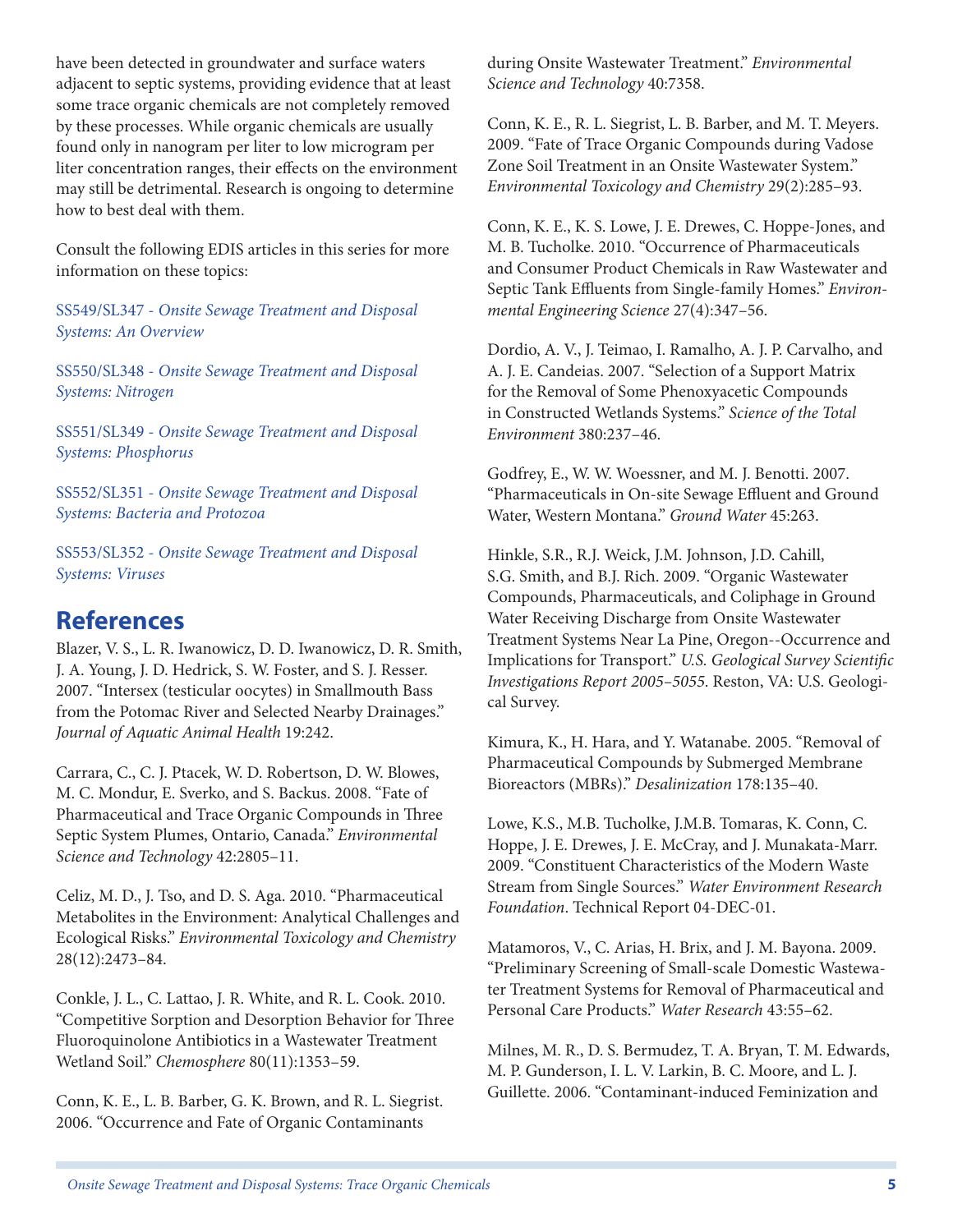Demasculinization of Nonmammalian Vertebrate Males in Aquatic Environments." *Environmental Research* 100:3.

Nielsen, A. M., A. J. DeCarvalho, D. C. McAvoy, L. Kravetz, M. Cano, and D. L. Anderson. 2002. "Investigation of an Onsite Wastewater Treatment System in Sandy Soil: Site Characterization and Fate of Anionic and Nonionic Surfactants." *Environmental Toxicology and Chemistry* 21: 2606–16.

Patterson, B. M., M. Shackleton, A. J. Furness, J. Pearce, C. Descourvieres, K. L. Linge, F. Busetti, and T. Spadek. 2010. "Fate of Nine Recycled Water Trace Organic Contaminants and Metal(loid)s during Managed Aquifer Recharge into an Anaerobic Aquifer: Column Studies." *Water Research*  44(5):1471–81.

Ruffino, B., and M. Zanetti. 2009. "Adsorption Study of Several Hydrophobic Organic Contaminants on an Aquifer Material." *American Journal of Environmental Sciences*  5(4):507–15.

Sauer, P. A., and E. J. Tyler. 1995. "Heavy Metal and Volatile Organic Chemical Removal and Treatment in Onsite Wastewater Infiltration Systems." *Water, Air, and Soil Pollution* 89:221–32.

Sherman, K. M., and D. L. Anderson. 1991. "An Evaluation of Volatile Organic Compounds and Conventional Parameters from On-Site Sewage Disposal Systems in Florida." In *On-Site Wastewater Treatment*, Vol. 6. ASAE Publ. 10-91, edited by J. Converse, 62–75. St. Joseph, MI: American Society of Agricultural Engineers.

Shimp, R. J., E. V. Lapsins, and R. M. Ventullo. 1994. "Chemical Fate and Transport in a Domestic Septic System: Biodegradation of Linear Alkylbenzene Sulfonate (LAS) and Nitrilotriacetic Acid (NTA)." *Environmental Toxicology and Chemistry* 13:205–12.

Standley, L. J., R. A. Rudel, C. H. Swartz, K. R. Attfield, J. Christian, M. Erikson, and J. A. Brody. 2008. "Wastewater-Contaminated Groundwater as a Source of Endogenous Hormones and Pharmaceuticals to Surface Water Ecosystems." *Journal of Environmental Toxicology and Chemistry*  27:2457–68.

Swartz, C. H., S. Reddy, M. J. Benotti, H. F. Yin, L. B. Barber, B. J. Brownawell, and R. A. Rudel. 2006. "Steroid Estrogens, Nonylphenol Ethoxylate Metabolites, and Other Wastewater Contaminants in Groundwater Affected by a Residential

Septic System on Cape Cod, MA." *Environmental Science and Technology* 40:4894–902.

Topp, E., J. G. Hendel, Z. Lu, and R. Chapman. 2006. "Biodegradation of Caffeine in Agricultural Soils." *Canadian Journal of Soil Science* 86:533–44.

Underwood, J. C., R. W. Harvey, D. W. Metge, D. A. Repert, L. K. Baumgartner, R. L. Smith, T. M. Roanes, and L. B. Barber. 2011. "Effects of the Antimicrobial Sulfamethoxazole on Groundwater Bacterial Enrichment." *Environmental Science and Technology* 45(7):3096–101.

Vajda, A. M., L. B. Barber, J. L. Gray, E. M. Lopez, J. D. Woodling, and D. O. Norris. 2008. "Reproductive Disruption in Fish Downstream from an Estrogenic Wastewater Effluent." *Environmental Science and Technology* 42:3407.

Yates, S. R. 2009. "Analytical Solution Describing Pesticide Volatilization from Soil Affected by a Change in Surface Condition." *Journal of Environmental Quality* 38:259–67.

Yoo, H. H., J. H. Miller, K. Lansey, and M. Reinhard. 2006. "EDTA, NTA, Alkylphenol Ethoxylate and DOC Attenuation during Soil Aquifer Treatment." *Journal of Environmental Engineering* 132:674–82.